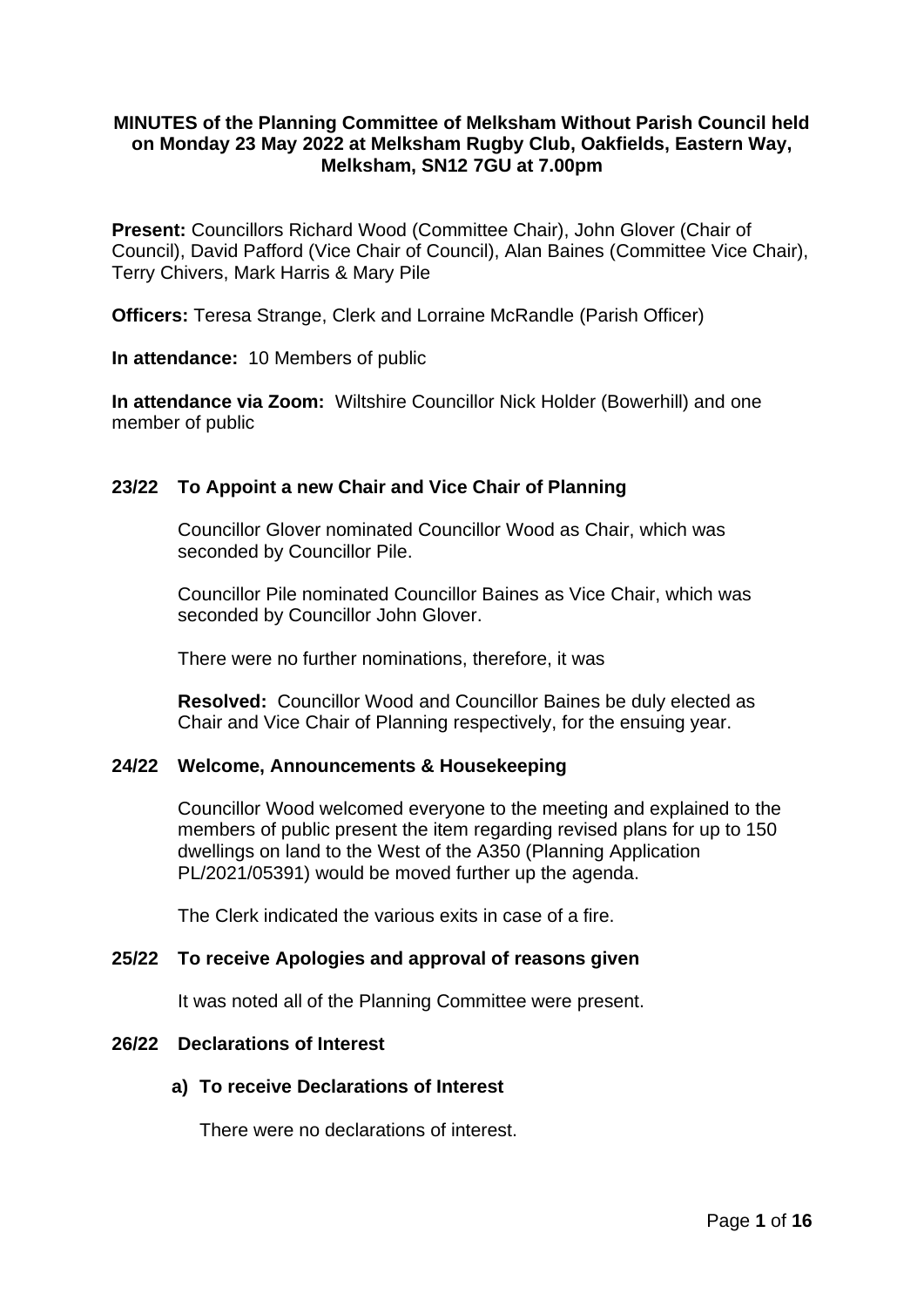# **b) To consider for approval any Dispensation Requests received by the Clerk and not previously considered**

None received.

# **c) To note standing Dispensations relating to planning applications**

To note the Parish Council have a dispensation lodged with Wiltshire Council dealing with Section 106 agreements relating to planning applications within the parish.

# **27/22 To consider holding items in Closed Session due to confidential nature Under the Public Bodies (Admission to Meetings) Act 1960, the public and representatives of the press and broadcast media be excluded from the meeting during consideration of business, where publicity would be prejudicial to the public interest because of the confidential nature of the business to be transacted.**

The Clerk informed the meeting there were no items to consider holding in closed session.

# **28/22 Public Participation**

Councillor Holder explained two planning applications on the agenda were within his ward ie PL/2022/03162: Old Loves Farm, Bowerhill and PL/2022/03454: 280 Sandridge Lane and whilst he had no concerns, wished to hear what the parish council had to say on each application.

Several residents of Beanacre, including Burnt Cottages and Old Road were in attendance to voice their objections to the revised outline plans for up to 150 dwellings on Land West of the A350 (Beanacre Road) and North of Dunch Lane (Planning Application PL/2021/05391).

Residents objected to the plans for the following reasons:

- The revised plans appear not to address concerns previously raised with regard to the current lack of infrastructure, such as doctors and school places and the impact on the A350 and safety concerns accessing/exiting the site.
- There is no housing allocation for Beanacre in the current Local Plan or the Neighbourhood Plan.
- Melksham has already reached its housing allocation up to 2026.
- Highway concerns, such as increased traffic on the very busy A350, which suffers with congestion most times, it can often take 10 minutes to join the A350 from residences along Beanacre Road including Westlands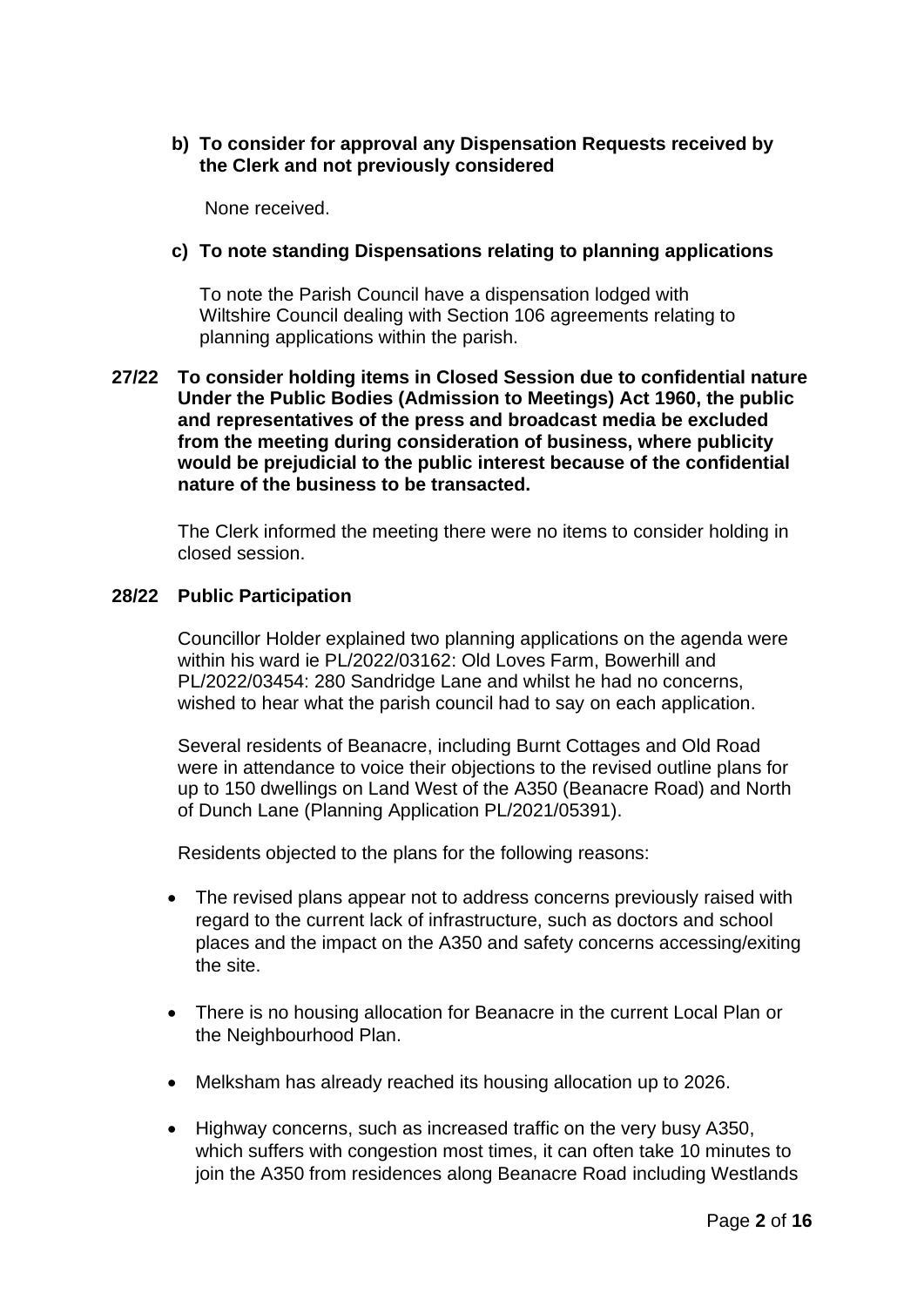Lane and Old Road.

Concern of the proposals for a ghost island starting near Burnt Cottages, which could result in rear end shunts, if people turning into the new development are not aware of people wishing to turn into Burnt Cottages.

Concern at the length of time an emergency vehicle will take to access the site, if there has been an accident on the A350, given current experience of tailbacks as a result of an accident along the A350 between Melksham and Chippenham.

- Coalescence between Beanacre and Melksham, which is contrary to policies within the Core Strategy.
- Impact on Burnt Cottages, with the concentration of development around the cottages, which will create overlooking, as well as possible light pollution from vehicles into the rear of properties.
- Flood risk. The site is central to water dispersal during wet weather and often floods. There is a high water table in this area, often taking quite a while for water to disperse. If this site is built on, there is a concern water will be displaced and flood areas elsewhere in Beanacre.

Several properties in Beanacre have already experienced flooding. Therefore, there is a concern this development will increase the flood risk, particularly if some of the site is heightened, as suggested.

A drainage report mentions there is unlikely to be significant ground water flooding within the proposed development, which is a concern, given local knowledge of how often the site floods and often has standing water

Drainage pipes/ditch for Burnt Cottages are within the site, which the applicant was not aware initially, therefore plans of the drainage for the cottages had been sent to the applicant, but to date whilst receipt of the information had been acknowledged, there has been no further contact. Therefore, residents of Burnt Cottages do not know if they will be incorporated into mains drainage within the new development or stay as they are at present with no mains drainage. Having looked at the plans it would appear the drainage pipes will be located under the proposed cycle path to the rear of Burnt Cottages.

• Proximity to the railway line, which is getting busier and has an open crossing to adjacent fields. It was noted Network Rail would be seeking a contribution of £150,000 towards stop lights on the crossing and therefore had removed their objection to proposals for the site. However, the crossing is unmanned, with a concern that residents, including unaccompanied children/teenagers from the development may be tempted to use the crossing to access the play area in Dunch Lane or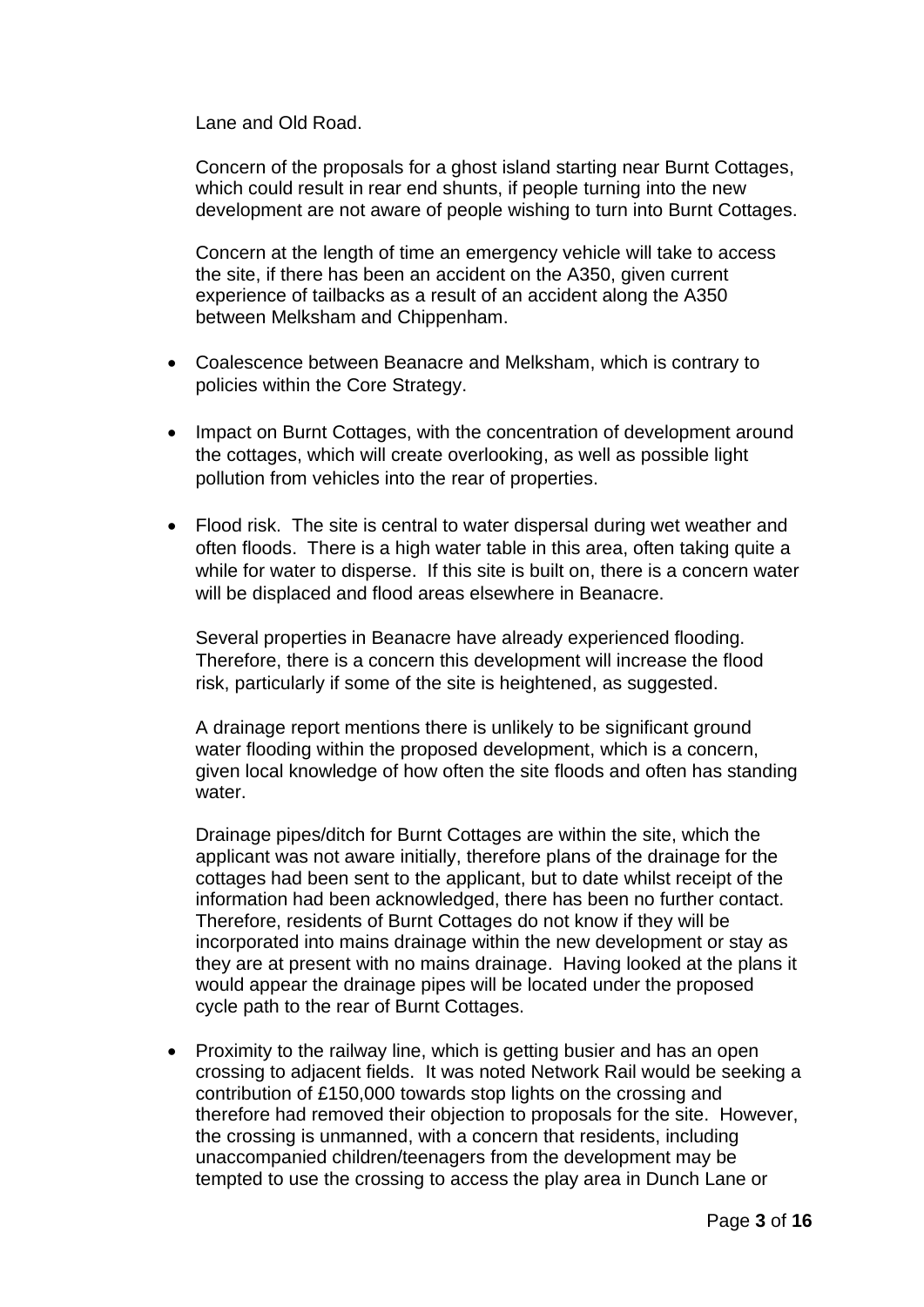Shurnhold Fields as well as other facilities, creating an increased risk of an accident.

- Pedestrian safety, particularly for children walking along the footpath adjacent to the busy A350 to access facilities, such as the play area in Beanacre or into town. It is very difficult to walk along the footpath two abreast, particularly with a child in a buggy/pram and with a toddler, wheelchair users also find the footpath along the A350 difficult to negotiate.
- Impact on any archaeology on the site. Understand Roman/Saxon finds have been found not far from the site.

Following agreement from Members, Councillor Wood moved agenda item 8 regarding revised plans for planning application PL/2021/05391 further up the agenda, as members of the public were present.

- **29/22 Revised Plans** To comment on any revised plans received within the required timeframe (14 days)
	- **[PL/2021/05391:](https://development.wiltshire.gov.uk/pr/s/planning-application/a0i3z000015Qz55AAC/pl202105391)** Land to the west of the A350 (Beanacre Road) north of Dunch Lane. Outline planning application for up to 150 dwellings with formal and informal public open space, including areas of play, associated landscaping and vehicular and pedestrian accesses off the A350 (Beanacre Road). All matters reserved except for vehicular access. Applicants Charterhouse Strategic

**Comments:** The Parish Council **OBJECT** to this application due to the unsustainability of this site for the following reasons:

- The loss of 'green gap' between Beanacre and Melksham, creating coalescence between Beanacre and Melksham; contrary to the Wiltshire Core Strategy Policy 1.
- The site is outside the Settlement Boundary.
- Housing numbers for the Melksham Community Area up to 2026 have already been met; as per the Wiltshire Core Strategy and the Wiltshire Housing Site Allocations Plan.
- Melksham's Joint Neighbourhood Plan was 'made' by Wiltshire Council on 8 July 2021, therefore the lack of 5 year land supply as referred to by the applicant in their documentation as justification for approving this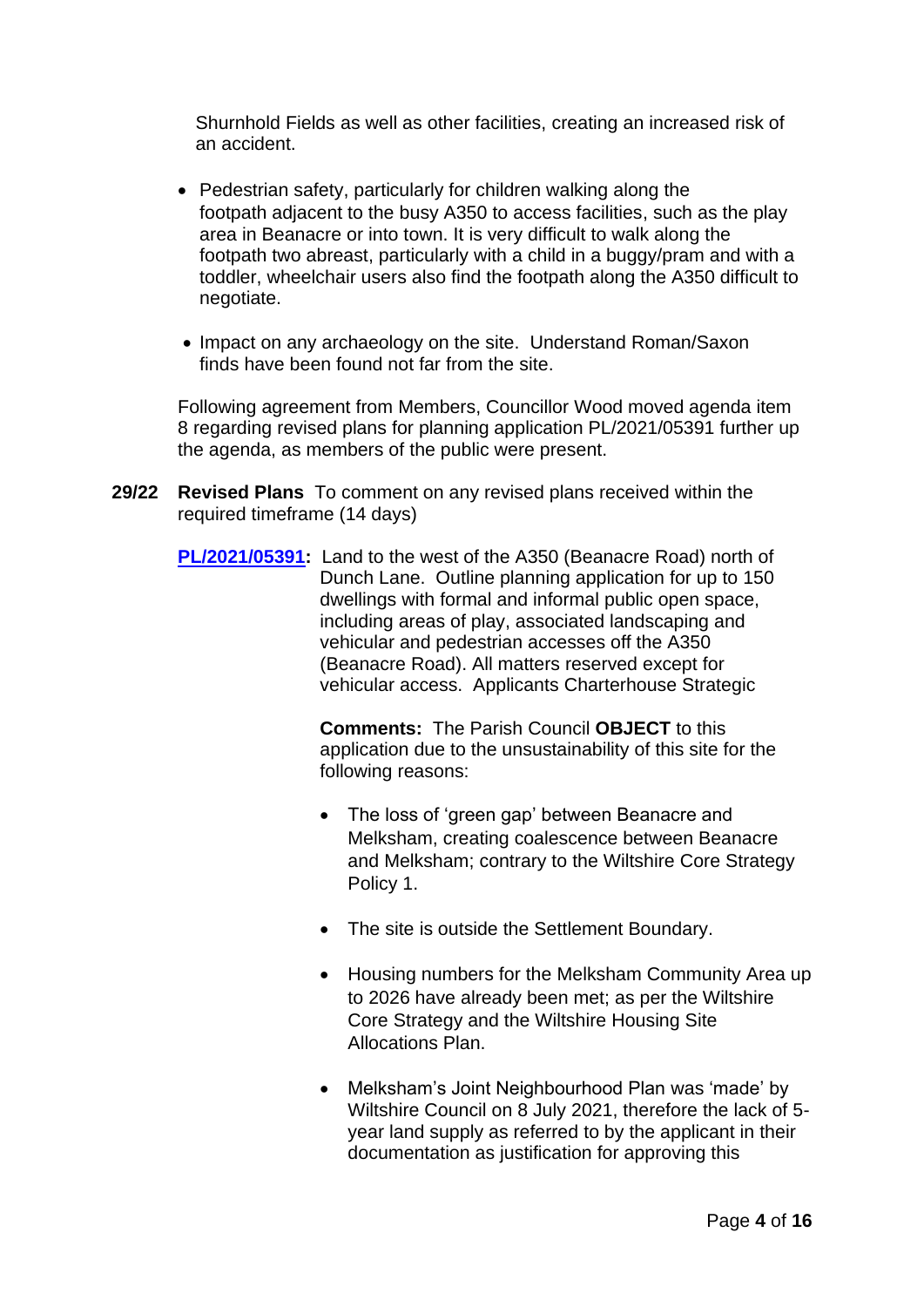application does not apply; as it holds full "NPPF Paragraph 14" protection. 1

- Whilst affordable housing is proposed it needs to be more scattered within the development, currently it is clustered in various locations throughout the site.
- If this application were approved a precedent could be set for further development to the East of the A350 opposite this site, which would also be unsustainable for the same reasons as this application.
- Lack of both primary and secondary school places. The nearest primary school is Shaw Primary School. It is understood the school is oversubscribed and unable to expand and other schools closest to the site are also full.

Whilst Melksham Oak (the only secondary school in Melksham) has been extended, it is understood, even with the extension, the school will be full by the 2023/24 academic year and potentially over-subscribed in following years.

Members noted the Education response to the original application stated both primary and secondary school provision at designated schools have no capacity.

- Accessibility and pedestrian safety. Lack of adequate footpaths along parts of Dunch Lane to walk to Shaw Primary School (if places were available). Also, a lack of adequate footpaths to both the South towards the town, but particularly to the North of the site along the A350 to Beanacre, to provide safe access to facilities, such as the parish council's play area and community field adjacent to St Barnabas Church.
- The reliance of residents on the private vehicle to access facilities, such as primary schools and Melksham Oak secondary school, the railway station, health services and major supermarkets to name a few.
- The Parish Council are disappointed there are no proposals for a play area on the site, given its size and

1

[https://assets.publishing.service.gov.uk/government/uploads/system/uploads/attachment\\_data/file/1005759/NPP](https://assets.publishing.service.gov.uk/government/uploads/system/uploads/attachment_data/file/1005759/NPPF_July_2021.pdf) [F\\_July\\_2021.pdf](https://assets.publishing.service.gov.uk/government/uploads/system/uploads/attachment_data/file/1005759/NPPF_July_2021.pdf)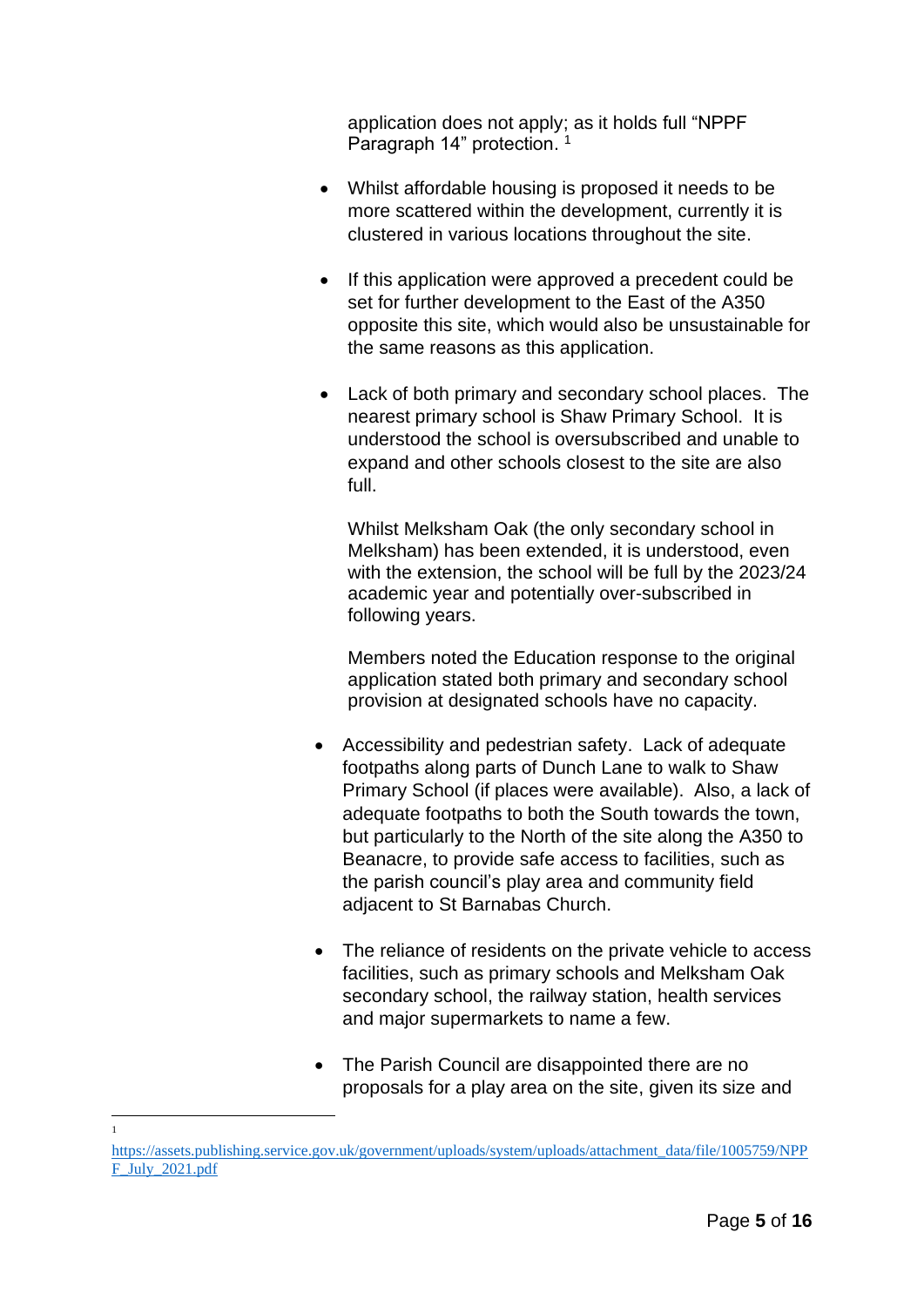despite one being promised during pre app discussions by the developer. Children will have to access the play area at Beanacre or Dunch Lane.

• Access to the railway station from this site is difficult and would require negotiating a busy road infrastructure in order to access it.

Members noted there is no footpath on the Western side of the A350 towards town, once pedestrians get beyond Spencers Club, requiring pedestrians to cross the very busy A350 at this point over to the other side of the road to use the underpass to access the railway station.

• Road Safety/Impact on the Highway. Access to the site is via the very busy A350 which is a major trunk road to the South Coast. The Council are aware of several rear end shunts taking place in the vicinity of this site, due to vehicles stopping to enable vehicles to join traffic from side roads (including Westlands Lane and Dunch Lane).

Whilst it was noted traffic calming proposals were being considered on the A350 to enable safer egress/access to the site. Members raised concern for those wishing to turn right towards Melksham against traffic flow as they are aware of hold ups already from vehicles trying to access the A350 from side roads in the vicinity of this site, which can lead to frustration of drivers.

Concerns that Dunch Lane, which is predominantly single track in places, could be used by residents of the site to access the A365 to travel to Bath or Shaw Primary School. Members also had similar concerns with regard to Westlands Lane, which is also narrow in places.

- Proposals for the development include bus pull-in laybys, these are no longer the preferred option, as it is often difficult for vehicles to rejoin the flow of traffic. The preferred option is for vehicles to stop in a live traffic lane, to pick-up/drop off passengers.
- Bus services. Whilst it is noted there is the X34 service between Melksham/Chippenham & Frome, there is no evening or Sunday service.
- Noise impact on residents of the development. The site is between the busy A350 to the East and the railway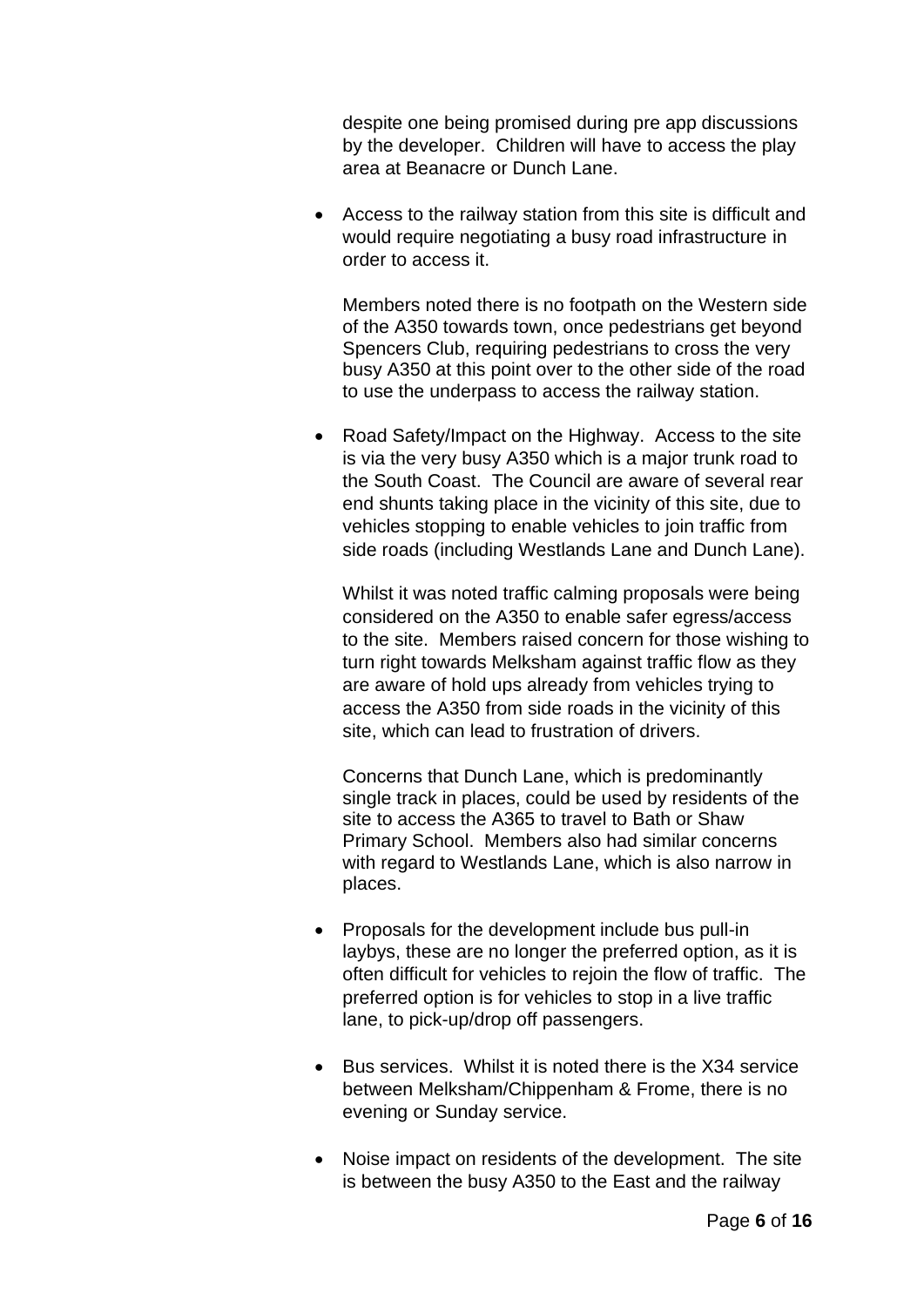line to the West. It was noted all trains are required to sound their horns to warn people who may be using the farmers track or public Right of Way, which crosses the line in this area.

- Safety of pedestrian crossing the unmanned railway line via a public right of way. Even with suggested £150,000 of improvements with miniature stop lights, it will still be an open unmanned crossing with potential for children to use it unaccompanied. There are no footpaths on Dunch Lane and therefore people will be tempted to use this crossing.
- Impact on already overstretched GP services within the town, the Council are aware the NHS, in commenting on another application in Melksham Without in February 2021 had stated there is no capacity within the GP services in town.
- Lack of public open space in the built up area of the development.
- The impact on the ecology of the area, particularly the woodland to the North of the site. It is understood bats and Great Crested Newts have been spotted in the area.
- The impact on the heritage of Beanacre and the proximity to several listed buildings, such as Beanacre Old Manor (Grade I) and New Manor (Grade II).
- There is no mains drainage in Beanacre, Wessex Water are looking to installed mains drainage in Westlands Lane only at the present time; with full business plan sign off still in the pipeline.
- Impact this development will have on flooding. Some properties in Westlands Lane, Beanacre (A350 end) and other properties in Beanacre are lower than pavement level and often flood internally from water coming off nearby fields, despite attenuation/dew ponds. There is concern of the impact of the proposed development to these fields with attenuation to the north of the development.
- Surface water drainage. Whilst the applicant has taken on board concerns with regard to drainage not going Westwards towards South Brook, which often overflows,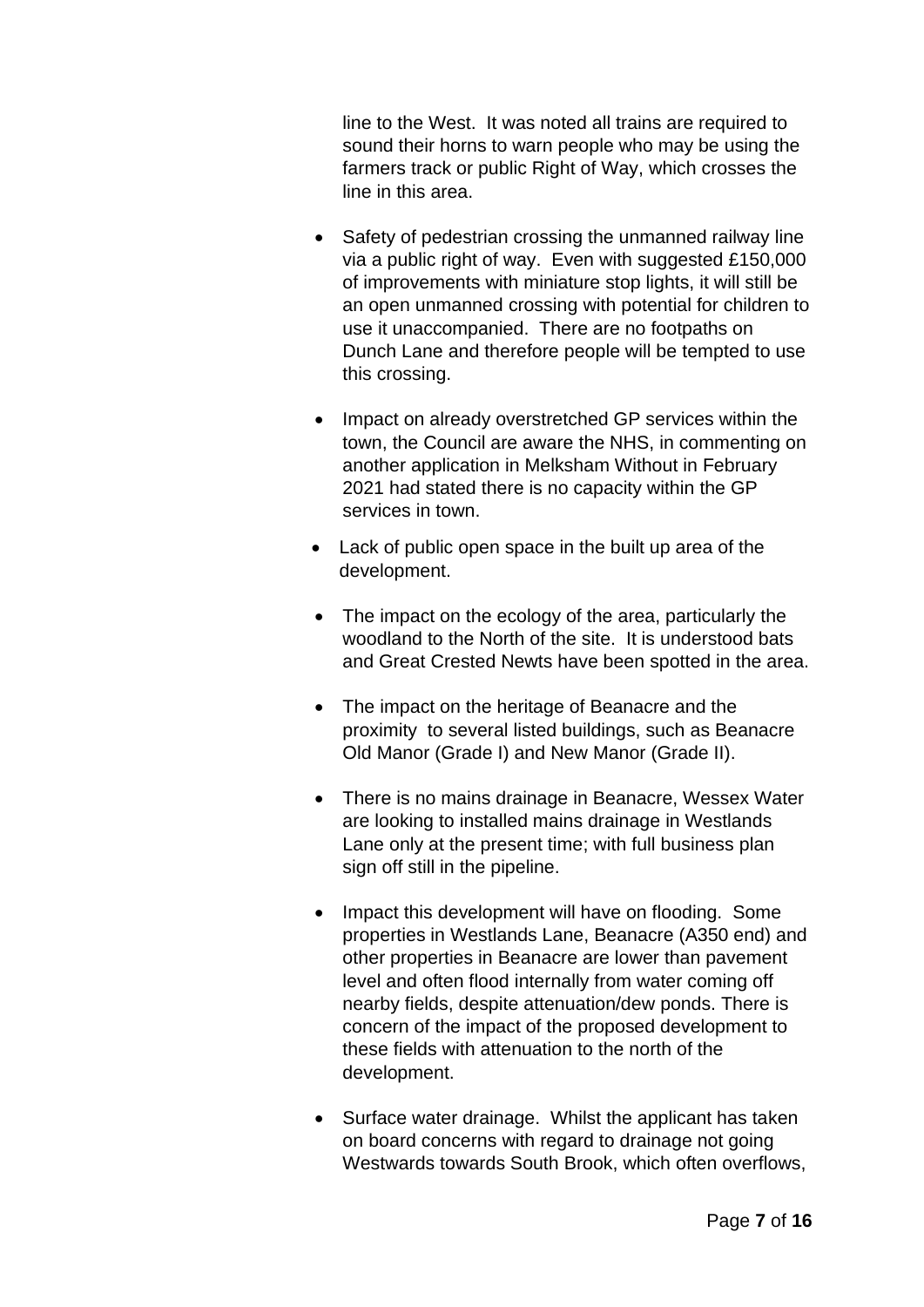causing flooding in Shurnhold. Members noted concerns of local residents in that currently this land serves as effective attenuation for run off and serves a purpose in at least reducing some of the flooding which can occur in Beanacre and therefore more work is required on drainage.

With regard to unsustainability of the site. Members raised a concern at a point made within the applicant's original Planning Statement. Point 1.3 states '…The site is also identified in the emerging joint Melksham Neighbourhood Plan (Site 10). This statement is misleading. Whilst SHELAA Sites were independently assessed by  $AECOM<sup>2</sup>$  as part of a site selection process for the Neighbourhood Plan, AECOM felt the site was not suitable for development and made the following comments:

*'Land within the site boundary is classified as Grade 3a, and is therefore of good quality for agricultural uses. It is one of only a few sites considered classified as land comprising the 'best and most versatile' agricultural land.* 

*From an ecological perspective, there is a green corridor connecting to deciduous woodland BAP priority habitat to the north of the site at Beanacre Manor, which is potentially suitable for bats and breeding birds.* 

*There are a number of listed buildings to the north of the site associated with Beanacre Manor, although these are screened by deciduous woodland. Two further Grade II listed buildings are located next to the north western corner of the site.* 

*Access to the site would likely be via the A350, which is currently heavily trafficked, and has the potential to lead to road safety issues. A high voltage power line crosses the site from west to east.* 

#### *Recommendation*

*That the development of the site would comprise a significant extension to the northern part of Melksham. Given its location along the A350 (Beanacre Road), development would increase traffic and road safety issues on this busy corridor.* 

 $\overline{2}$ 

[https://www.archivemelkshamneighbourhoodplan.co.uk/\\_files/ugd/fcc864\\_b435a855560b4dd9bcbdb12163fccd](https://www.archivemelkshamneighbourhoodplan.co.uk/_files/ugd/fcc864_b435a855560b4dd9bcbdb12163fccd00.pdf) [00.pdf](https://www.archivemelkshamneighbourhoodplan.co.uk/_files/ugd/fcc864_b435a855560b4dd9bcbdb12163fccd00.pdf)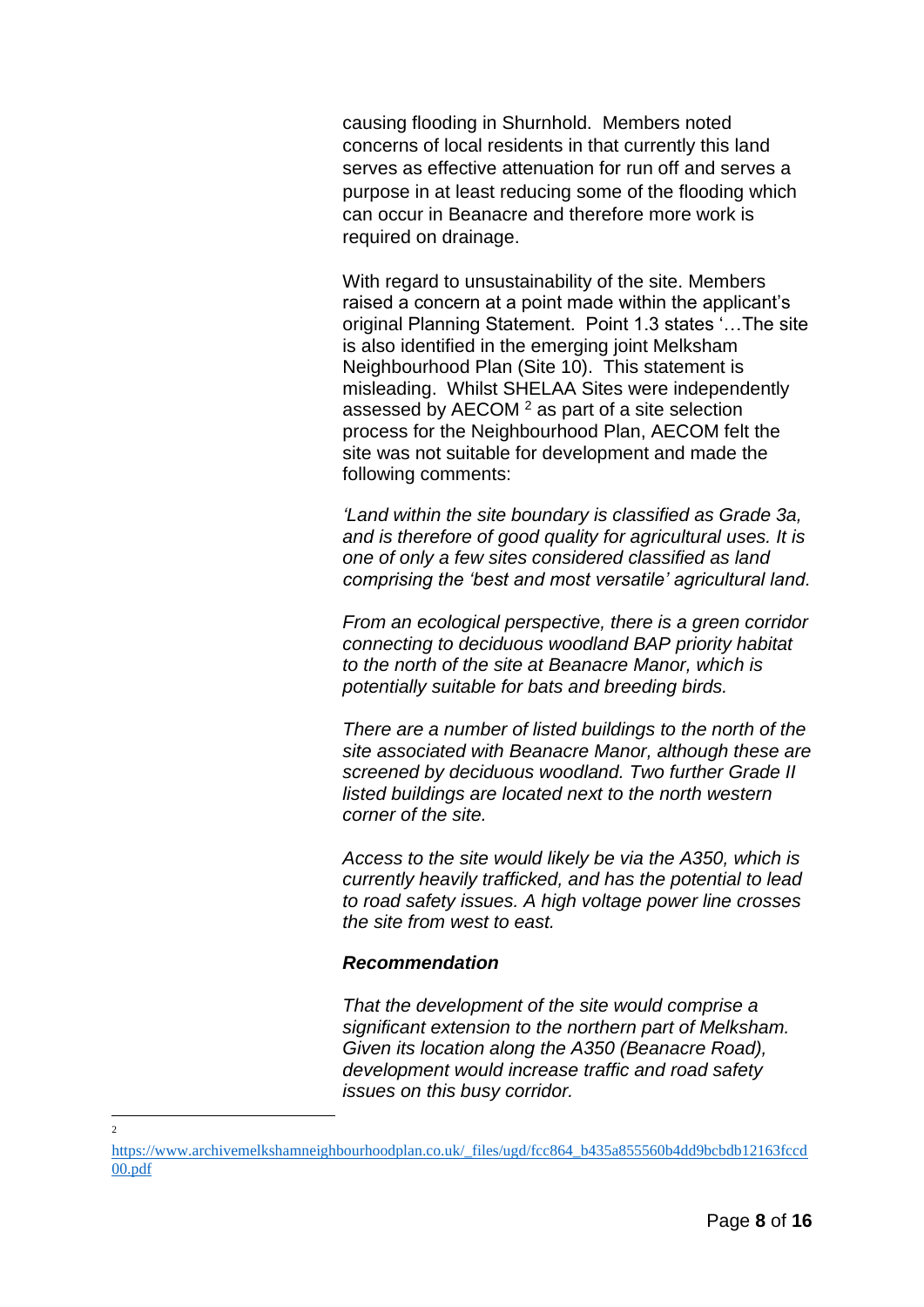*The ecological and agricultural constraints are particularly significant in the local context. Development of the site would increase traffic and road safety issues on the busy A350 corridor and ecological and agricultural land quality constraints are particularly significant in the local context.* 

*Additional constraints include access issues and the high voltage power line passing through the site. As such it is considered that the site is not appropriate for taking forward for the purposes of the Neighbourhood Plan.'* 

# **Melksham Neighbourhood Plan**

Attention is drawn to various policies within the Melksham Neighbourhood Plan which was "made" by Wiltshire Council on 8 July 2021:

# **'Policy 3: Flood Risk and Natural Flood Management**

All new development must include appropriate measures to align modern drainage systems with natural water processes to mitigate any flood risk. Development proposals will be supported where they:

- i. are located where the risk of flooding (from all sources) is lowest;
- ii. demonstrate how surface water and associated run-off can be drawn into the ground in a sustainable way for surface treatments in residential, commercial and public parking areas;
- iii. demonstrate, where applicable, that existing land drainage and ditches are safeguarded to ensure that any sustainable surface water outfalls are not lost;
- iv. utilise re-use of rainwater wherever possible but where discharged, should be done as high up the drainage hierarchy as possible by aligning modern drainage systems with natural water processes;
- v. demonstrate efficient water usage of no more than 110 litres per person per day for new residential development and all new nonresidential development of 1000 square metres gross floor area or more should meet the BREEAM 'excellent' standards for water consumption.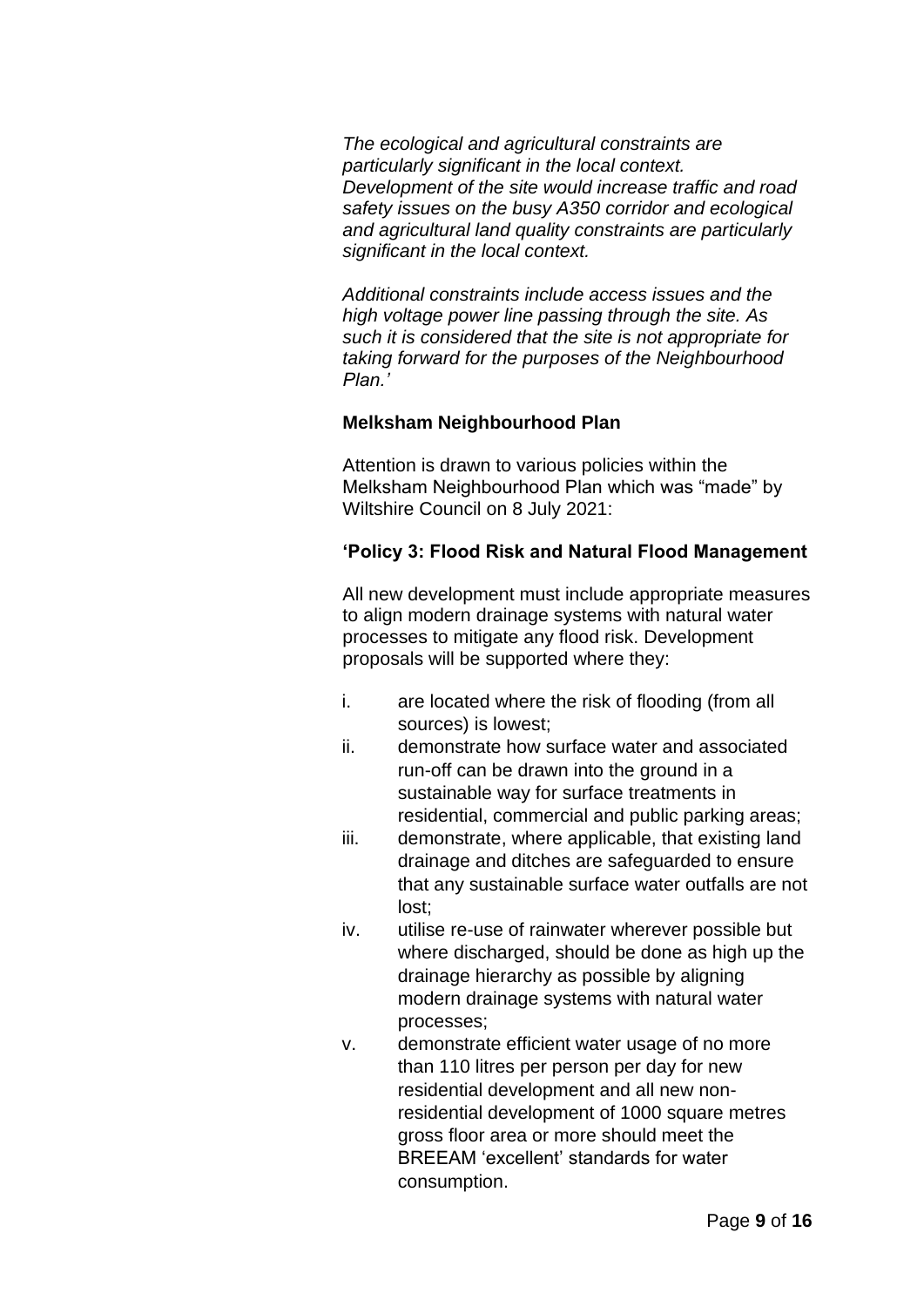All major development proposals must include provision of Sustainable Drainage Systems (SuDS) as part of the Natural Flood Management approach and wider Green Infrastructure network delivering multiple benefits, such as improving water quality and water quantity, recreation and biodiversity.

Major development proposals (full and outline) should also demonstrate that the SuDS comply with CIRIA Guidance, and demonstrate that an adequate area has been reserved for storage volumes without requiring inaccessible slopes.'

### **Policy 11: Sustainable Transport and active Travel:**

'All developments must be planned in line with the Sustainable Transport Hierarchy. Applications for major development must demonstrate through an effective travel plan how sustainable transport modes in the Plan area are maximised and that safe and suitable access can be achieved for all people.

As a key element in our sustainable transport network, further improvements to the accessibility and quality of the links between the wider town and Melksham Railway Station will be strongly supported. Improvements to the quality of the public realm around the station, will also be strongly supported.'

Attention is also drawn to proposals to amend various aspects of the National Planning Policy Framework (NPPF) including Chapter 14: Meeting the Challenge of Climate Change, flooding and coastal Proposed Change currently under consultation

[https://www.gov.uk/government/consultations/national-planning-policy-framework](https://www.gov.uk/government/consultations/national-planning-policy-framework-and-national-model-design-code-consultation-proposals/national-planning-policy-framework-and-national-model-design-code-consultation-proposals)[and-national-model-design-code-consultation-proposals/national-planning-policy](https://www.gov.uk/government/consultations/national-planning-policy-framework-and-national-model-design-code-consultation-proposals/national-planning-policy-framework-and-national-model-design-code-consultation-proposals)[framework-and-national-model-design-code-consultation-proposals](https://www.gov.uk/government/consultations/national-planning-policy-framework-and-national-model-design-code-consultation-proposals/national-planning-policy-framework-and-national-model-design-code-consultation-proposals)

'New paragraphs 160 and 161 have been amended to clarify that the policy applies to all sources of flood risk.

New para 160c) has been amended to clarify that plans should manage any residual flood risk by using opportunities provided by new development and improvements in green and other infrastructure to reduce the causes and impacts of flooding (making as much use as possible of natural flood management techniques as part of an integrated approach to flood risk management).'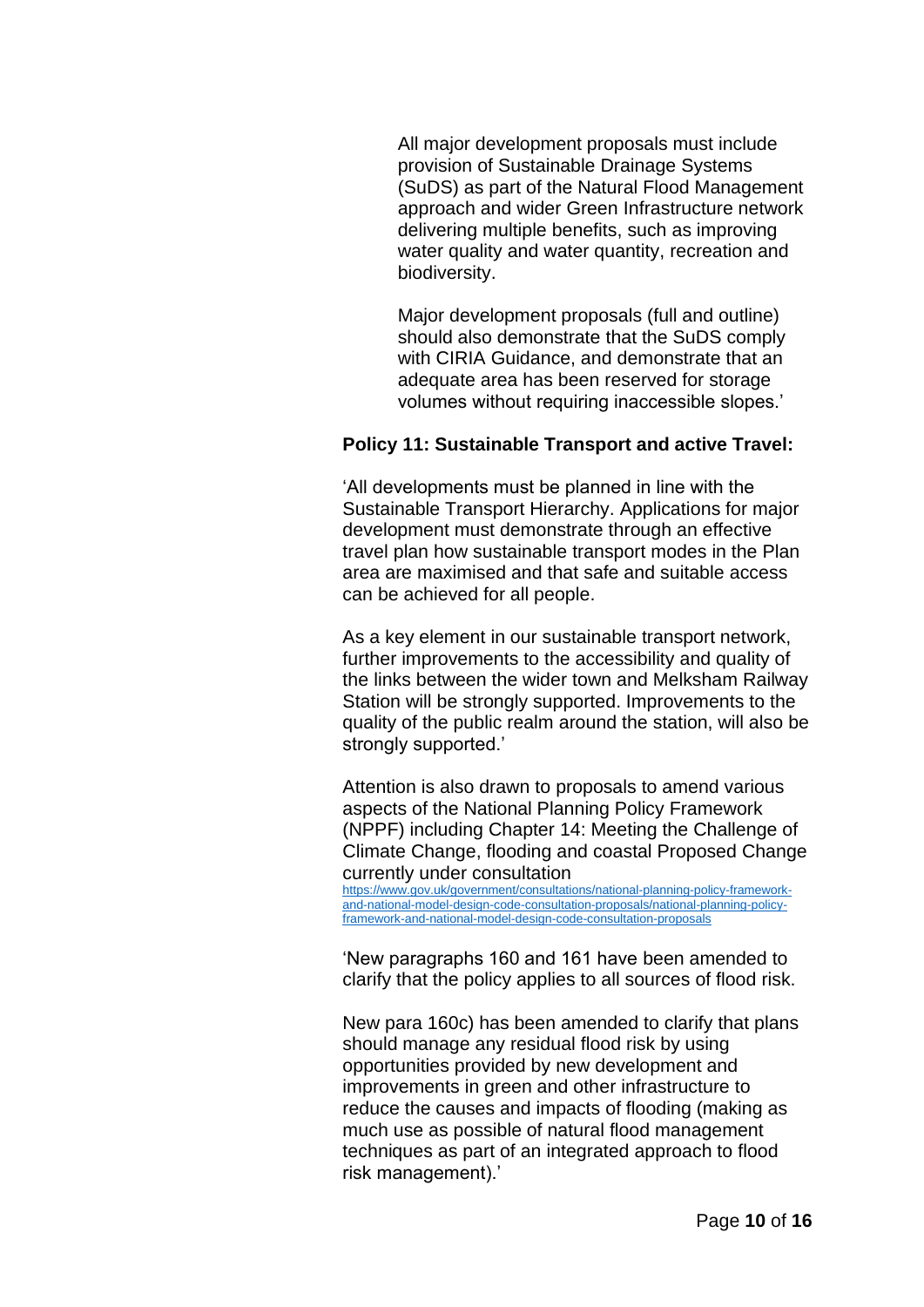Whilst objecting to this application, if Wiltshire Council were minded to approve the application the Parish Council ask:

- For improvements to the pavement/footway in both the North and South direction along the Beanacre Road to provide better connectively to facilities.
- Funding towards the community facilities at St Barnabas Church and adjoining land – the play area, the school room (the de facto community centre), and the community field.
- Provision is made for a connection to mains drainage, as Beanacre itself is not on mains drainage. NB: Wessex Water are currently looking at providing mains drainage in Westlands Lane and the parish council can provide further details on this.
- Access to the train station. In the response from Wiltshire Highways regarding this application it states funding is likely to be sought from this development towards the planned scheme of improvements at Melksham Train Station. Therefore, Members ask that this funding is used to provide a pedestrian link to the station off of Foundry Close.
- To ensure that school and NHS contribution requests are included (that Wiltshire Council and the NHS commit to this in the s106)
	- Circular pedestrian routes are included around the site.
	- The provision of a play area. The Parish Council to enter into negotiations over taking over management and ownership of any proposed LEAPs (Local Equipped Area of Play) (if situated within the parish boundary of this site which straddles both Town and Melksham Without parishes).
	- Equipment be installed for teenagers.
	- The provision of benches and bins where there are circular pedestrian routes and public open space.
	- Shared spaces which are easily identifiable.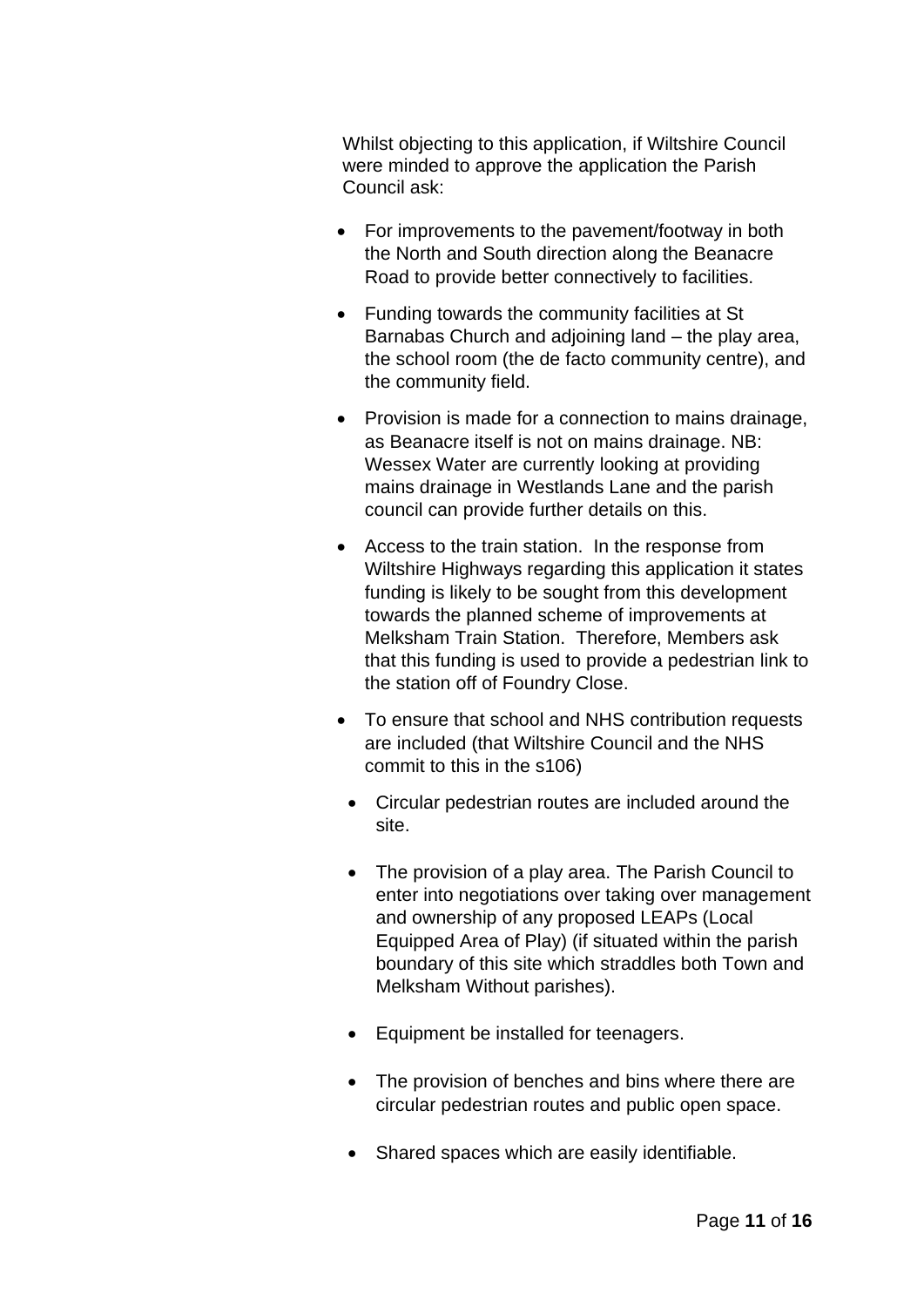- There are practical art contributions and the Parish and Town Councils are involved in public art discussions.
- The development is tenant blind.
- Any bus shelters provided are suitable in providing Real Time Information (RTI) i.e., access to an electricity supply, WiFi connectivity and appropriate height.
- Contribution towards improved bus services, which serve the area. It was noted there is no X34 bus service after 6.00pm and no service on a Sunday.
- Speed limit within the site is 20mph and selfenforcing.
- The road layout is such that there are no dead ends in order that residents and refuse lorries do not need to reverse out of roads.
- Any proposed new trees are not planted on boundaries, but further into public open spaces.
- Where dwellings are proposed adjacent to existing dwellings the design is such, that the layout is garden to existing garden.

It was noted Councillor Alford (Melksham Without North & Shurnhold) had 'called in' this application for consideration at a Planning Committee Meeting of Wiltshire Council.

The Clerk invited members of the public to leave their details in order to be contacted if the application were to be considered at a Wiltshire Council Planning Committee in order they could be notified by the parish council; or in case of any further revised plans.

# **30/22 To consider the following Planning Applications:**

**[PL/2022/01951:](https://development.wiltshire.gov.uk/pr/s/planning-application/a0i3z000017TeZXAA0/pl202201951)** Shaw Grange, Bath Road, Shaw. Alterations and Extensions to the Existing House

**Comments:** No objection.

**[PL/2022/02615:](https://development.wiltshire.gov.uk/pr/s/?tabset-cd145=a3ee8)** Westlands Farm, Westlands Lane, Whitley. Variation of conditions 2 and 10 of 17/04116/FUL - To reflect the final design and to substitute the drainage strategy to reflect the optimum drainage solution.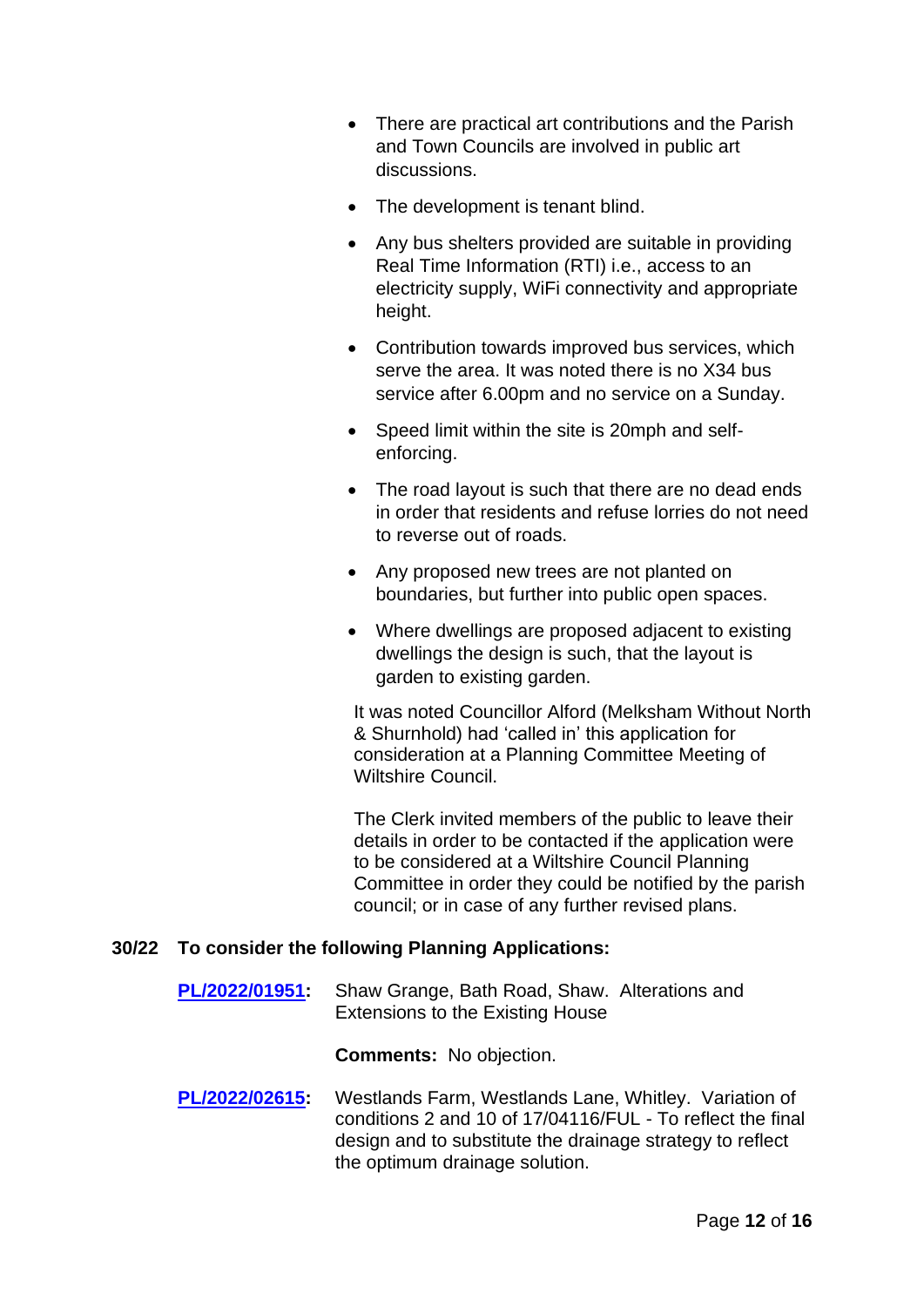**Comments:** No objection.

**[PL/2022/03162:](https://development.wiltshire.gov.uk/pr/s/planning-application/a0i3z0000184010AAA/pl202203162)** Agricultural Buildings at Old Loves Farm, Bath Road, Bowerhill. Notification for Prior Approval under Class Q for the Proposed: Change of Use and Conversion of Existing Agricultural Buildings into Two Dwellinghouses, Garden and Associated Works.

> It was noted in the Planning Decision for Prior Approval Under Class Q the conversion of one agricultural building (Dutch Barn) on this site to one dwelling (20/11314) in February 2021 prior approval was required and therefore the prior approval was refused for the following reasons:

'The Dutch Barn agricultural building is not considered to be capable of conversion without significant building operation works being undertaken that go beyond what would be reasonably necessary to make the existing building function as a dwelling. The proposal would therefore be 'building afresh' and contrary to Paragraph Q (b) of Schedule 2, Part 3, Class Q of the Town and Country Planning (General Permitted Development) Order 2015; and the guidance set out in the National Planning Policy Guidance, and the works therefore do not constitute permitted development. Furthermore, the land within the red outline to become residential (C3) curtilage exceeds the allowance under Paragraph X of Schedule 2, Part 3 of the Town and Country Planning (General Permitted Development) Order 2015; as the land would be larger than the area occupied by the agricultural building.'

Councillor Harris explained he had read a report which highlighted an appeal with regard to a similar application elsewhere in the Country, with the application refused, as it was a new built and therefore felt the Council should refuse this application and recommend a full planning application.

**Comments:** After reading the Decision Notice and Officer Report regarding the previous application (20/11314) to convert one dwelling (Dutch Barn) via a PNCOU, the Parish Council feel these proposals should be subject of a full planning application. The Council also felt it would appear neither building are capable of conversion.

**[PL/2022/03454:](https://development.wiltshire.gov.uk/pr/s/planning-application/a0i3z0000185GtoAAE/pl202203454)** 280 Sandridge Lane, Bromham. Erection of agricultural building to meet machinery and general storage needs.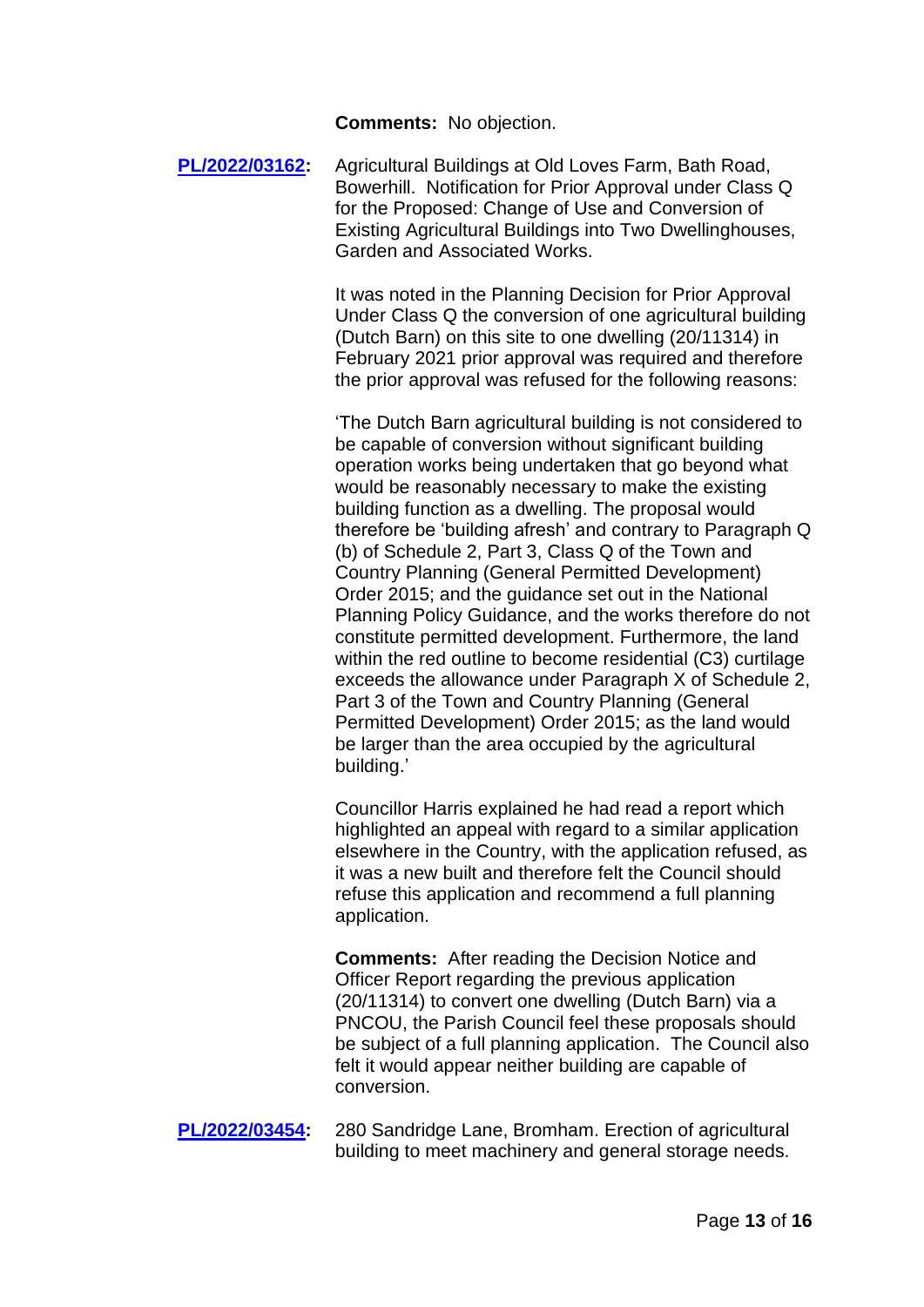**Comments:** No objection.

**[PL/2022/03686:](https://development.wiltshire.gov.uk/pr/s/planning-application/a0i3z000018FilJAAS/pl202203686)** 68C Raynescroft, Shaw Hill, Shaw. Detached double garage with a room above.

> **Comments:** Whilst not objecting to this application, seek a condition be imposed on any planning consent, that the room above the garage is 'tied' to the house and cannot be converted into a separate dwelling.

**31/22 Planning Enforcement:** To note any new planning enforcement queries raised and updates on previous enforcement queries.

> The Clerk explained unfortunately the Enforcement Officer had been off sick and had apologized for the delay in responding to several enforcement queries the Council had, but would update the Council as soon as possible following investigations.

# **32/22 Planning Appeal: APP/Y3940/W/21/3285428: Semington Road. To note outcome of appeal hearing (if received)**

The Clerk explained that unfortunately there was still no update.

### **33/22 New Premises Licence Application**: **To consider a response to a new Premises Licence for The New Inn, Semington Road.**

**Recommendation:** To inform Wiltshire Council's Licensing Team, the Parish Council had no objection to this application.

# **34/22 Planning Policy**

# **a) To note changes and reforms in the Levelling Up and Regeneration Bill announced in the Queen' Speech <https://linktr.ee/lurbplanning>**

Members noted changes and reforms in the Levelling Up and Regeneration Bill announced in the recent Queen's Speech.

# **b) WALPA (Wiltshire Area Local Planning Alliance) Update**

The Clerk explained there was no update from WALPA since the last meeting.

# **c) Neighbourhood Planning**

**i) To reflect on responses to planning applications for review of the Neighbourhood Plan**

There were no responses to planning applications to reflect on.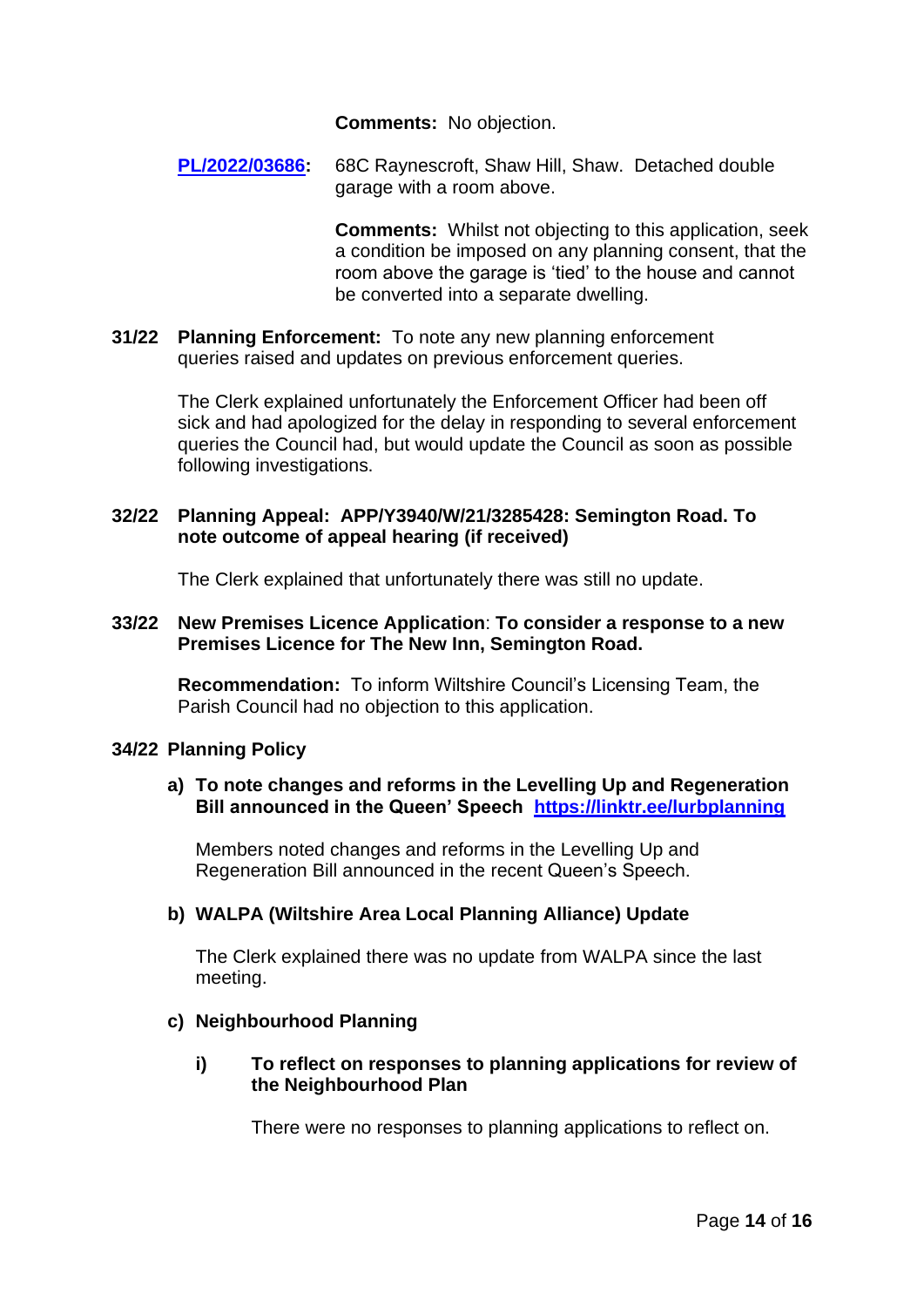The Clerk reminded those present that the various task groups of the Neighbourhood Plan review were taking place this Wednesday at Melksham Rugby Club from 4.00pm.

Various public consultations were now live and asked Members to make people aware. The press release for this week's Melksham News issue was shared.

**d) Western Area Planning Committee. To consider sending a representative to attend a future Western Area Planning Committee at which planning application 21/09742: Extension to 404B The Spa may be considered following comments raised by Wiltshire Councillor Nick Holder at a recent Planning Committee Meeting**

**Recommendation:** Either Councillors Wood or Baines to represent the Parish Council at a Western Area Planning Committee, if necessary.

### **35/22 S106 Agreements and Developer meetings:** *(Standing Item)*

### **a) To note update on ongoing and new S106 Agreements**

# **i) Hunters Wood/The Acorns: Update on Footpath to rear of Melksham Oak School, Community Centre.**

Members had within their papers an email from the Clerk to Wiltshire Council seeking an update on the path to the rear of The Oak.

The Clerk explained since the issuing of the agenda an update had been received, which unfortunately was not available for circulation at the meeting and agreed to forward this to Members the following day for information.

### **ii) Bowood View: To receive update on play area, bins, and management company**

The Clerk explained Wiltshire Councillor Jonathon Seed, following the Annual Council meeting the previous week at which he had sought an update on the play area, had been in touch with Wiltshire Council seeking assurances there would be no delays in the play area being transferred to the parish council in order it can be open to the public.

### **iii) Pathfinder Way: To receive update on Play Area, Street works, Public Art, School**

The Clerk explained the pressure was being kept up on Taylor Wimpey to complete outstanding works and a meeting had been arranged between Wiltshire Councillor Holder and the CEO of Taylor Wimpey at 11.30am this Thursday and asked if a Councillor could also attend the meeting.

Councillor Glover agreed to attend the meeting.